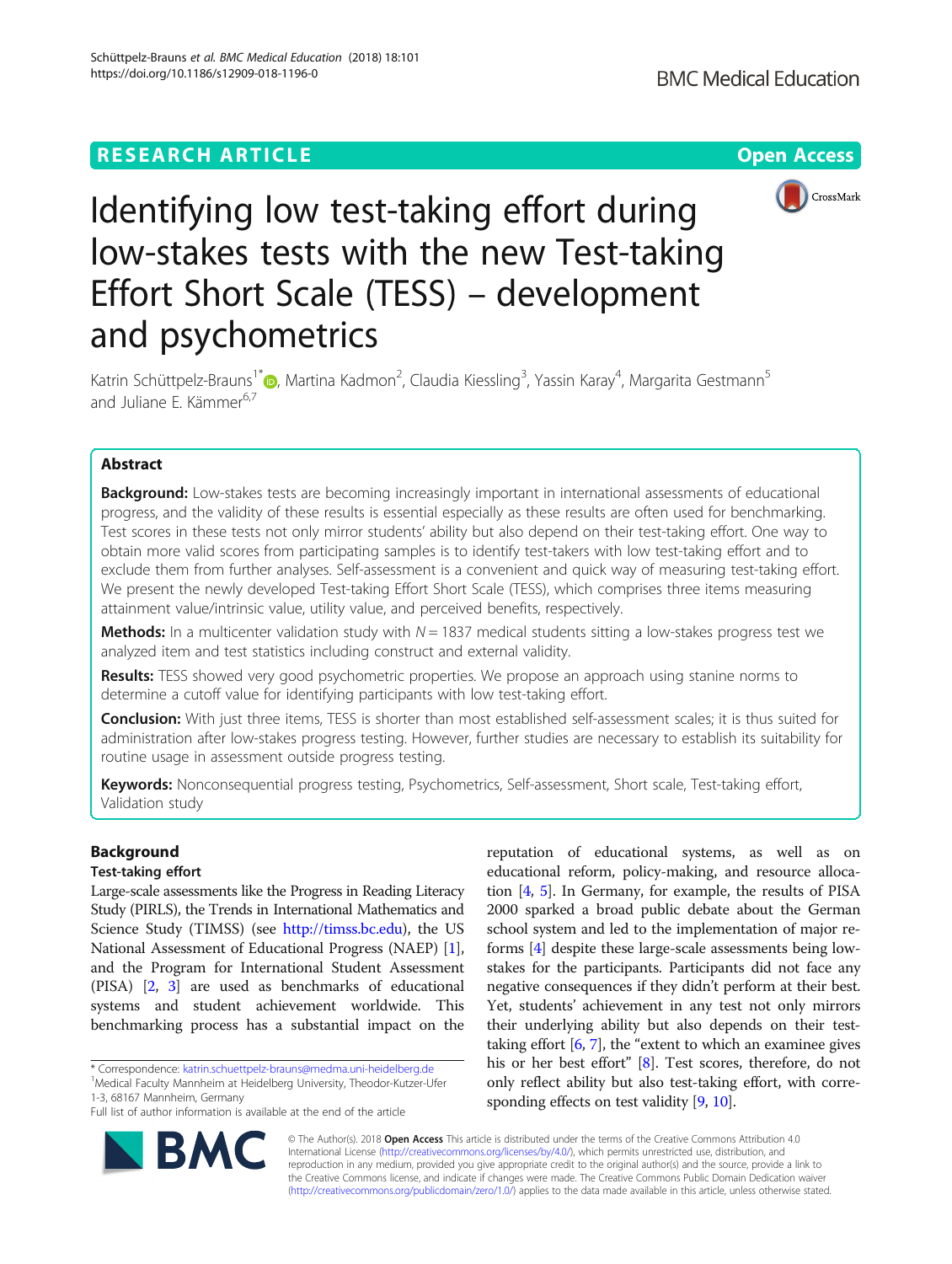In high-stakes testing, the consequences for test-takers can be significant, potentially leading to high test-taking effort and, in turn, better performance. In low-stakes testing, in contrast, the test result has no consequences for testtakers [\[9](#page-8-0)], which may decrease the subjective task value, resulting in lower motivation or test-taking effort and, in turn, lower performance [[10](#page-8-0), [11](#page-8-0)]. Nevertheless, low-stakes testing is becoming increasingly important, not only

- (1) in large-scale international assessments (e.g., NAEP, TIMSS, PISA) [\[10,](#page-8-0) [12](#page-8-0)], but also
- $(2)$  in the evaluation of curricula [[9](#page-8-0)],
- (3) in piloting new test items for high-stakes testing, and
- (4) in empirical research [\[9](#page-8-0)].

Progress testing in medical education is an example of low-stakes testing. In Germany and Austria, for example, progress tests are used as a means of formative assessment [[13\]](#page-8-0) and are therefore low stakes. Progress tests are administered repeatedly during undergraduate training (e.g., once per semester), with students of all semesters undergoing the same test. In Germany and Austria, for example, 15 medical faculties administer the Berlin Progress Test (BPT) [[13](#page-8-0), [14\]](#page-8-0) with about 10,000 students twice a year. Faculties use the information gathered to evaluate, develop, and compare their curricula and to provide students with feedback on their current level of knowledge and development [\[13](#page-8-0)–[17\]](#page-8-0). As the conclusions drawn from these tests may be far reaching, it is important for faculties and researchers to keep track of test-taking effort and to potentially exclude participants with low test-taking effort from their analyses.

#### How to reliably measure test-taking effort

Currently, there are three approaches to measuring testtaking effort. The first is to measure response time to test items, under the assumption that participants with low test-taking effort will take less time to think about their answers and will therefore answer questions faster than participants with high test-taking effort [\[9](#page-8-0)]. Measuring response time is convenient in computer-based assessment. However, it does not differentiate between low test-taking effort and test-takers with high expertise, who are able to identify keywords in the question and decide within seconds whether they can answer it or not. A second approach is appropriateness measurement, whereby the probability of answer patterns is calculated on the basis of either estimated empirical models or theoretical parametric/nonparametric item response models [[18](#page-8-0)–[20](#page-8-0)]. Lack of fit between a test-taker's answer pattern and the model is then attributed to lack of motivation and low test-taking effort  $[9]$  $[9]$  $[9]$ . There are, however, two weaknesses to this approach: (1) A misfit between test-

taker data and model does not necessarily imply a lack of motivation and test-taking effort but may also imply differential item functioning, i.e. test-takers with different learning strategies or experiences may show distinct response patterns despite exerting the same high testtaking effort. In this case, some test-takers would be erroneously identified as showing low effort. (2) Calculating misfit of a test-takers' answer pattern in large samples requires sophisticated statistical skills. Whereas this expertise is in place in large-scale assessments, it is not always present in experimental/social research.

In the third and currently most widely used approach, test-taking effort is measured with self-assessment scales. In contrast to the response time approach, selfassessment allows fast experts to be differentiated from test-takers with low test-taking effort. Furthermore, it does not require sophisticated statistical skills. The drawback of this third approach is that, like any other self-report method, it is vulnerable to motivational processes. Long self-reports, for example, may decrease the motivation for meaningful answers or to answer at all. Thus, not responding can in itself be an expression of low test-taking effort [[21\]](#page-8-0). Self-assessment scales therefore need to be very short to mitigate motivational effects on answers. An overview of published selfassessment scales is given in Table [1](#page-2-0). However, the established instruments are rather long, with an average of 15 items. As large-scale assessments often take several hours, any test effort self-reports administered immediately afterwards should be short, in order to prevent low compliance or low motivation resulting in invalid results [[9\]](#page-8-0). The shortest instrument, the Effort Thermometer (Table [1](#page-2-0)), has just three items but is not suited for filtering out test-takers with low test-taking effort as its purpose is to measure intraindividual differences of effort in assessments with different stakes; additionally, it has no theoretical framework and no reported psychometrics.

#### Construction of the test-taking effort short scale (TESS)

We used a theory-driven approach to test construction to develop TESS [[22\]](#page-8-0).

Expectancy-value theory as conceptual framework to explain test-taking effort.

Expectancy-value theory—a well-established and empirically validated psychological theory—has already been used to construct self-report instruments measuring test-taking effort, such as the Student Opinion Scale (see Table [1](#page-2-0)). According to expectancy-value theory, achievement-related choices (e.g., effort, performance, or persistence) depend on the test-taker's expectation of success and the subjective task value  $[23]$  $[23]$  $[23]$ . Subjective task value consists of four components:

(1) Attainment value is the importance of doing well.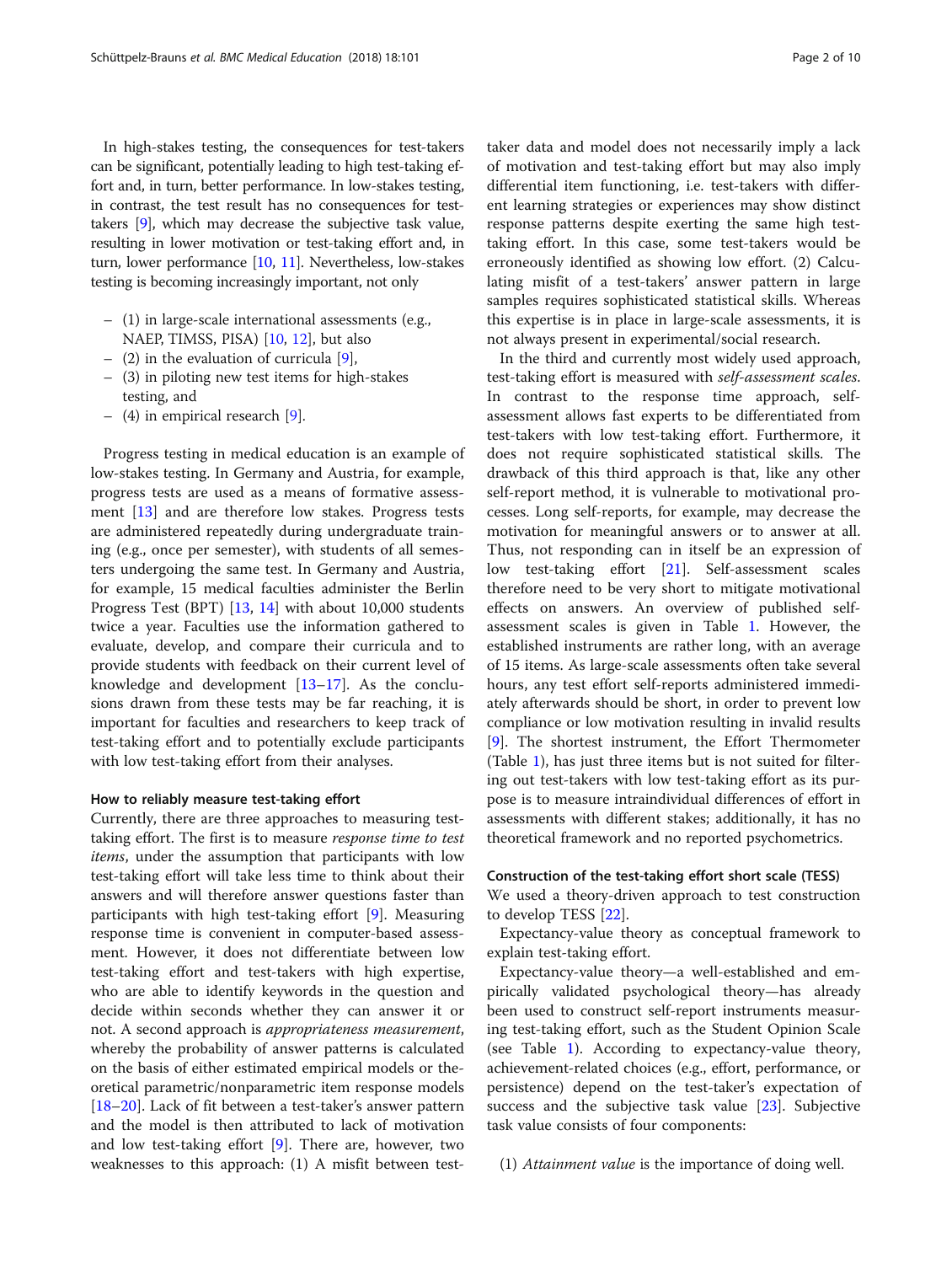<span id="page-2-0"></span>Table 1 Self-report measures of test-taking effort

| Instrument                                        | No. items               | <b>Subscales</b>                                                                                                                    | What is measured                                                                                           | Psychometrics                                                                                                                                       |
|---------------------------------------------------|-------------------------|-------------------------------------------------------------------------------------------------------------------------------------|------------------------------------------------------------------------------------------------------------|-----------------------------------------------------------------------------------------------------------------------------------------------------|
| Effort Thermometer [12]                           | 3 10-point Likert items | No subscales                                                                                                                        | Individual test effort, anchored<br>against a personal situation in<br>which maximum effort was<br>applied | Not reported                                                                                                                                        |
| Online Motivation<br>Questionnaire (OMQ) [47]     | 32 4-point Likert items | Mood scale<br>Self-efficacy<br>Success expectancy<br>Perceived utility<br>Task attraction<br>Intended efforts<br>Task anxiety scale | Test-taking effort in the context<br>of performance assessment<br>(part 1: pre-test, part 2: post-test)    | Confirmatory factor analysis<br>revealed that seven factors<br>could be distinguished<br>empirically; proven validity<br>and acceptable reliability |
| Ouestionnaire of Current<br>Motivation (QCM) [48] | 18 7-point Likert items | Situational interest<br>Anxiety<br>Challenge<br>Probability of success                                                              | Current motivation during a<br>learning situation                                                          | Sufficient to excellent<br>reliability2<br>Proven validity                                                                                          |
| Student Opinion Scale (SOS)                       | 10 5-point Likert items | Importance<br>Effort                                                                                                                | Motivation, administered as a<br>post-test after students have<br>completed achievement tests [49]         | Proven validity and good<br>to excellent reliability [50]                                                                                           |

- (2) Intrinsic value is the enjoyment of engaging with the task.
- (3) Utility value depends on how well a task fits into an individual's future plans. In low-stakes assessment, it may depend on how relevant a test is to a test-taker—in terms of being useful for assessing one's learning progress, for instance.
- (4) The variable cost assesses to what extent engaging in one task limits access to other activities, as well as emotional costs.

Studies with students from elementary and secondary schools, colleges, and universities have provided empirical evidence for expectancy–value theory. For example, Trautwein et al. showed that the expectancy and value components predicted achievement in secondary school students [\[24\]](#page-8-0) and Chiu and Wang found that they predicted continued use of web-based learning even when desisting had no consequences [[25\]](#page-8-0). Perceived utility value has been shown to predict performance (e.g., course points in an English class, [\[26](#page-8-0)]; or correctly solved multiplication problems [\[27\]](#page-9-0)). Likewise, the variables usefulness and importance have significantly predicted test-taking effort and performance in several tests with undergraduate students [\[28](#page-9-0)].

## Constructing content-valid items

In low-stakes assessment, wanting to achieve the best possible results is an expression of attainment value as well as intrinsic value. Item 1 of TESS (see Table [2\)](#page-3-0) measures this factor. Utility value is captured by item 2, which asks how useful the test is to the student (see Table [2\)](#page-3-0). If low-stakes tests fit into an educational program, their perceived costs will be lower, as they will be seen as equally important as other parts of the program. Item 3 taps this factor by asking students whether the test is a valuable part of their education (see Table [2](#page-3-0)).

All three items were constructed as 5-point Likert items with the anchors 1 "fully disagree" to 5 "fully agree." Thus, TESS consists of three items, the first measuring attainment value and intrinsic value, the second measuring utility value, and the third measuring perceived benefits (i.e., reverse-coded costs).

# Aims

Our first aim was to develop a short test-effort selfassessment scale that is capable of measuring test effort in low-stakes testing with high reliability and validity. Our second aim was to conduct a validation study for the scale developed.

# **Methods**

To validate the newly developed TESS, we conducted a study with  $N = 1837$  medical students involved in regular progress testing at eight medical schools in Germany and Austria. We analyzed item and test statistics of TESS, i.e. mean, standard deviation, difficulty, and discrimination as well as reliability, homogeneity, construct validity, and external validity. We standardized values to identify participants with low test-taking effort. Additionally, we analyzed response rates to determine whether non-response to TESS is diagnostic of low testtaking effort (see also [\[21](#page-8-0)].

## Sample

All students who participated in the Berlin Progress Test (BPT) [[13,](#page-8-0) [14](#page-8-0)] at eight medical schools in Germany and Austria in winter semester  $2015/2016$  ( $N = 4624$ ) were invited to participate in this study. Of these, 1837 students (40%) completed the questionnaire and were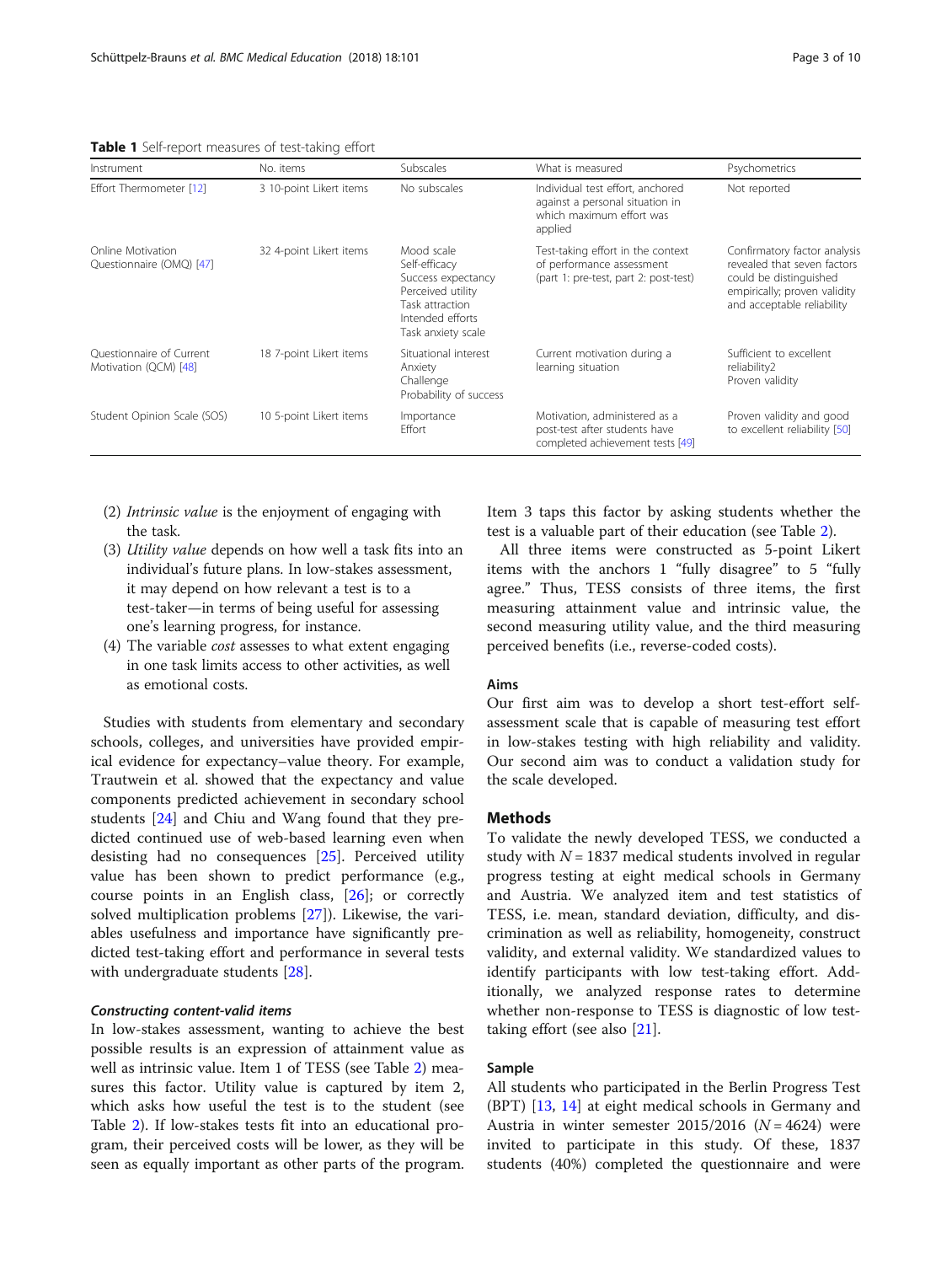<span id="page-3-0"></span>Table 2 Item statistics

| Item                                                                                                                                 | М    | SD   | $D_i$ | $r_{\text{cis}}$ | $H_{iS}$ |
|--------------------------------------------------------------------------------------------------------------------------------------|------|------|-------|------------------|----------|
| 1. I want to achieve the best possible results in the test. [German: Ich möchte beim PTM<br>die bestmöglichen Ergebnisse erreichen.] | 3.14 | L36. | 0.47  | 0.70             | 0.68     |
| 2. I think the progress test is useful. [German: Ich finde den PTM sinnvoll.]                                                        | 327  | 1.35 | 0.50  | 0.76             | 0.72     |
| 3. The test is a valuable part of my education. [German: Der PTM ist ein wertvoller Teil<br>meines Studiums.]                        | 2.48 | l 25 | 0.31  | በ 75             | 073      |

M mean, SD standard deviation,  $p_i$  difficulty,  $r_{cis}$  discriminatory power (part–whole corrected),  $H_{is}$  Mokken homogeneity coefficient of item with scale

included in the validation study. Of the 1654 participants who reported their sex, 639 were male (39%) and 1015 were female (61%); 183 participants did not report their sex. Mean age was 23.81 years (SD = 3.99, range: 17–56). The demographic distribution of our sample resembled that of the population of medical students in Germany (mean age  $M = 23.7$ , sex distribution: 61% female [\[29](#page-9-0)]. We therefore consider our sample to be representative of the medical student population.

## Procedure

Students were invited to voluntarily complete TESS as part of a more extensive study not pertinent to this manuscript administered after the BPT. The 9-page questionnaire was administered in the same format as the progress test, namely in either computer-based or paper-based format. In total, 857 computer-based (47%) and 980 paper-based (53%) questionnaires were completed. The Ethical Review Board of Medical Faculty Mannheim, Heidelberg University, approved the study (2015-542 N-MA).

#### Material

TESS was used to measure students' test-taking effort in the BPT via self-assessment. TESS is included in the supplementary material (see Additional file [1\)](#page-7-0). Further measures were included in the post-test study to assess the construct validity and external validity of TESS.

### Construct validity

Following Campbell and Fiske [[30\]](#page-9-0), we assessed the construct validity of TESS by determining its convergent and discriminant validity. Convergent validity assesses the degree to which different tests designed to measure the same construct are, in fact, related. Discriminant validity assesses the degree to which tests designed to measure different constructs are, in fact, unrelated.

To determine convergent validity, we used the following established and new measures to assess test-takers' intrinsic motivation (relates to item 1), the perceived usefulness of the BPT (relates to item 2) and its perceived benefits (relates to item 3). High correlations with the respective TESS item would indicate convergent validity on the item level.

Intrinsic motivation was measured using the Short Scale of Intrinsic Motivation, which consists of twelve 5 point Likert items and has been shown to be reliable and valid [\[31\]](#page-9-0). A sample item is "I found the BPT very interesting" [German: "Ich fand den PTM sehr interessant"].

Perceived usefulness was measured with a German translation of the Perceived Usefulness Scale, which consists of seven 5-point Likert items and has shown excellent psychometric properties in two studies [[32\]](#page-9-0). A sample item is "I expect the BPT to be useful for learning" [German: "Ich erwarte, dass mir der PTM beim Lernen nützlich sein wird"].

Perceived benefits were assessed with a selfconstructed 5-point Likert item targeting costs: "To what extent do you feel that sitting the BPT keeps you from your other duties?" [German: "In welchem Maße werden Sie durch den PTM in Ihren anderen Verpflichtungen eingeschränkt?"].

To determine discriminant validity, we additionally assessed a variable that is conceptually independent of test-taking effort but still related to test performance, namely, learning strategy use. Learning strategies are action plans used to control and monitor one's learning. They are used to reach learning goals efficiently and are oriented towards learning and not towards taking a test. As test-taking effort depends on the situation [[33](#page-9-0)], it should not strongly relate to the learning strategy use.

Learning strategy use was measured with the Repetition scale of the Learning Strategies in Undergraduate Training test (German: Lernstrategien im Studium, LIST), which consists of eight 6-point Likert items and has been shown to be reliable and valid [\[34\]](#page-9-0). A sample item is "I learn the content of texts by reading them again and again" [German: "Ich präge mir den Lernstoff von Texten durch Wiederholen ein"].

#### External validity

To obtain external criteria of participants' test-taking effort, we asked them to report the *test score* and *test time* of their previous BPT. Both measures would be expected to be low if test-taking effort was low [[9,](#page-8-0) [14](#page-8-0)]. The BPT test score is calculated as the number of correct answers minus the number of incorrect answers. Test time is the time taken on the test.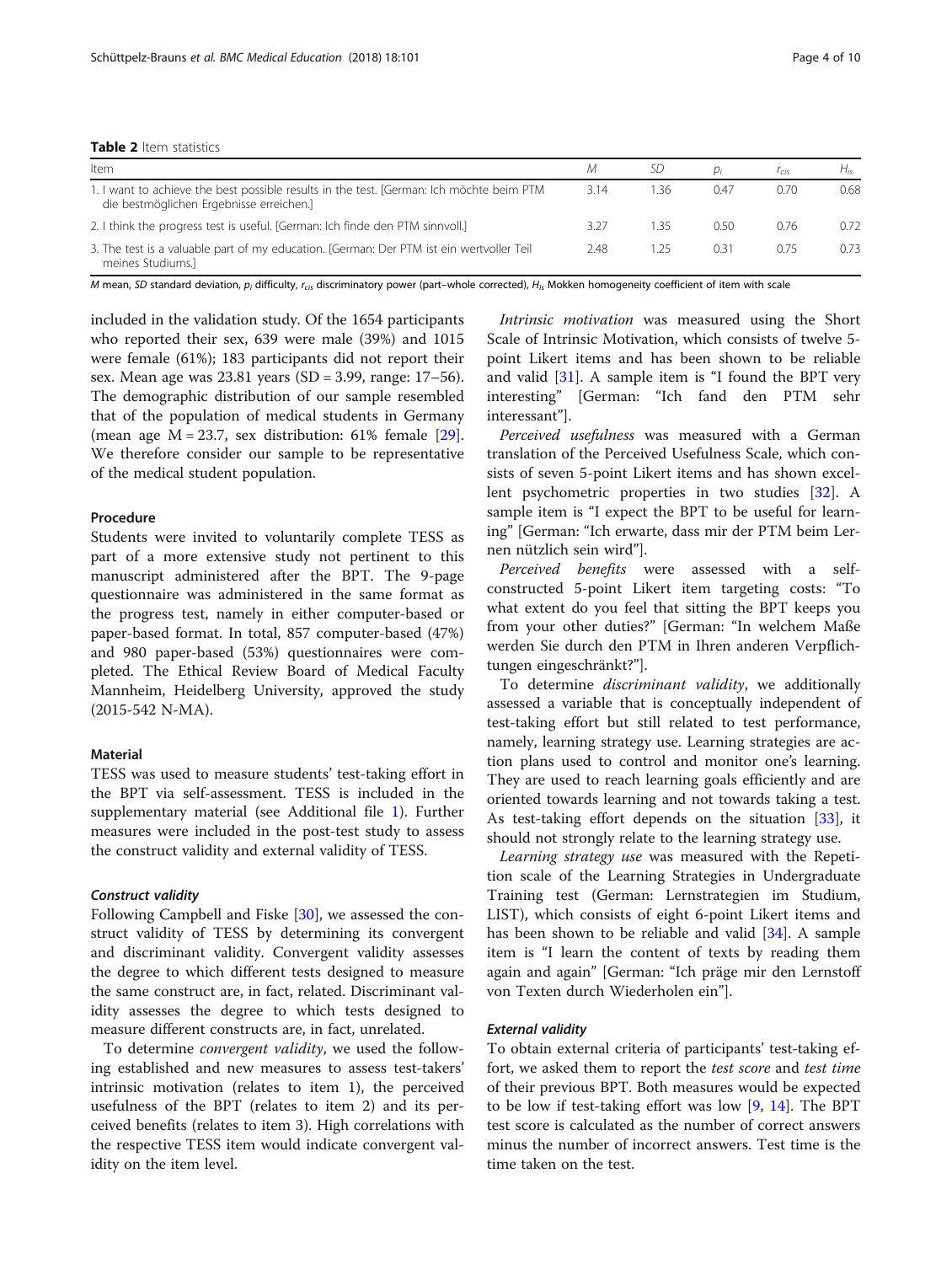All data used in this study can be found in the supplementary material (see Additional file [2\)](#page-7-0).

#### Response rates

As completion of TESS was voluntary, participants could in principle answer between 0 and 3 TESS items. Response rates indeed varied between 0 and 3 TESS items. For further analyses, responders were defined as those with 3 completed TESS items; non-responders as those with 0 completed items (despite participating in the study). We excluded all participants who answered 1 or 2 items from our analysis of response rates.

In order to analyze whether non-response to TESS was diagnostic of low test-taking effort, we compared the BPT test times and test scores of non-responders with those of responders with low TESS scores (objectively indicating low test-taking effort) and with those of responders with high TESS scores. If findings showed that non-responders do not differ from participants with low TESS scores in terms of the BPT variables, but that they do differ from participants with high TESS scores, this will indicate that nonresponse to TESS is diagnostic of low test-taking effort.

#### Statistical analysis

For each of the three TESS items, we determined the mean, standard deviation, difficulty, discriminatory power, and item–scale homogeneity. Difficulty  $p_i$  per item was calculated as the sum of squared scores divided by the number of participants multiplied by the squared maximum score (in the case of a 5-point Likert item = 25) [\[35](#page-9-0)].

Corrected item–scale correlation  $(r_{\text{cis}})$  was used to compute item discrimination. This correlation is categorized as moderate if  $.30 \le r_{\text{cis}} < .50$  and as high if  $r_{\text{cis}} \geq .50$  [\[36](#page-9-0)]. Cronbach's alpha (α) was used to estimate the reliability of TESS. Reliability is categorized as low if  $\alpha$  < .80, moderate if .80  $\leq \alpha$  < .90, and high if  $\alpha \geq .90$  [\[36](#page-9-0)]. Scale homogeneity  $(H_s)$  as well as item–scale homogeneity (H<sub>is</sub>) was analyzed using Mokken scale analysis, which analyzes the goodness of fit to the Guttman structure. A scale is unscalable if  $H_s < .30$ , weak if  $.30 \le H_s < .40$ , medium if  $.40 \leq H_s < .50$ , and strong if  $H \geq .50$ . The same applies to  $H_{\text{is}}$  [\[37\]](#page-9-0).

To determine convergent validity, we calculated Spearman rank correlations between the three TESS items and the Short Scale of Intrinsic Motivation, the Perceived Usefulness Scale, and the self-constructed item tapping the costs of the BPT, respectively. To estimate discriminant validity, we calculated product-moment correlations between the TESS score and the score on the Repetition scale of the LIST. Effect size  $r^2$  was calculated and effects were categorized as large for  $r^2 \ge 0.25$ , as moderate for  $0.09 \le r^2 < 0.25$ , and as small for  $0.01 \le r^2 < 0.09$  [[38\]](#page-9-0).

External validity was estimated by group comparisons of low/high BPT test scores and short/long BPT test time. To this end, participants were ranked with respect to each of those variables. Students in the top and bottom 20% of the sample were then compared with respect to their indicated test effort with one-way analysis of variance.

In low-stakes assessment, a binominal distribution of test-taking effort scores can be expected, with a first peak at very low scores for participants who did not take the test seriously and a second peak at average scores. Therefore, we used stanine norms—which are directly derived from percentile rank—to determine a cutoff value for participants with low test-taking effort. Stanine values of 1 and 2 mean arbitrary values.

Additionally, we used one-way ANOVAs with post hoc tests (Scheffé tests) to compare the non-responders with the groups of responders with low vs. high test-taking effort according to stanine standardization. Effects were categorized as large for  $\eta^2 \ge 0.1379$ , as medium for  $0.0588 \le \eta^2 < 0.1379$ and, and as small for  $0.0099 \le \eta^2 < 0.0588$  [\[38\]](#page-9-0).

IBM Statistics SPSS 23 was used to calculate the results. The R package Mokken [\[39\]](#page-9-0) was used to compute the Mokken homogeneity coefficient.

## Results

#### Item statistics

Item means ranged from 2.48 to 3.27 with an average of 2.96 and a standard deviation of 1.32 (see Table [2\)](#page-3-0). Item difficulty ranged between medium (item 3) and high (item 2). The discriminatory power and item–scale homogeneity of each item was high.

#### Test statistics

## Reliability and homogeneity

The reliability of TESS was moderate with Cronbach's α of 0.86. The Mokken homogeneity of the TESS scale was high  $(H = 0.71)$ .

### Construct validity

The correlations of the three TESS items with the corresponding external criteria of convergent validity were moderate (for item 3) to large (for items 1 and 2). The TESS score correlated significantly but with no practical effect with the Repetition scale of the LIST, providing evidence for discriminant validity (see Table [3](#page-5-0)).

#### External validity

Ranked in terms of BPT test time, the lower 20% of participants ( $N = 314$ ; fast performers) needed 41 min (SD = 21 min) on average to complete the progress test; the upper 20% of participants ( $N = 262$ ; slow performers) needed 2 h and 40 min  $(SD = 17 \text{ min})$  of the maximum of 3 h an examinee can expend on the BPT. These two groups differed significantly in terms of their TESS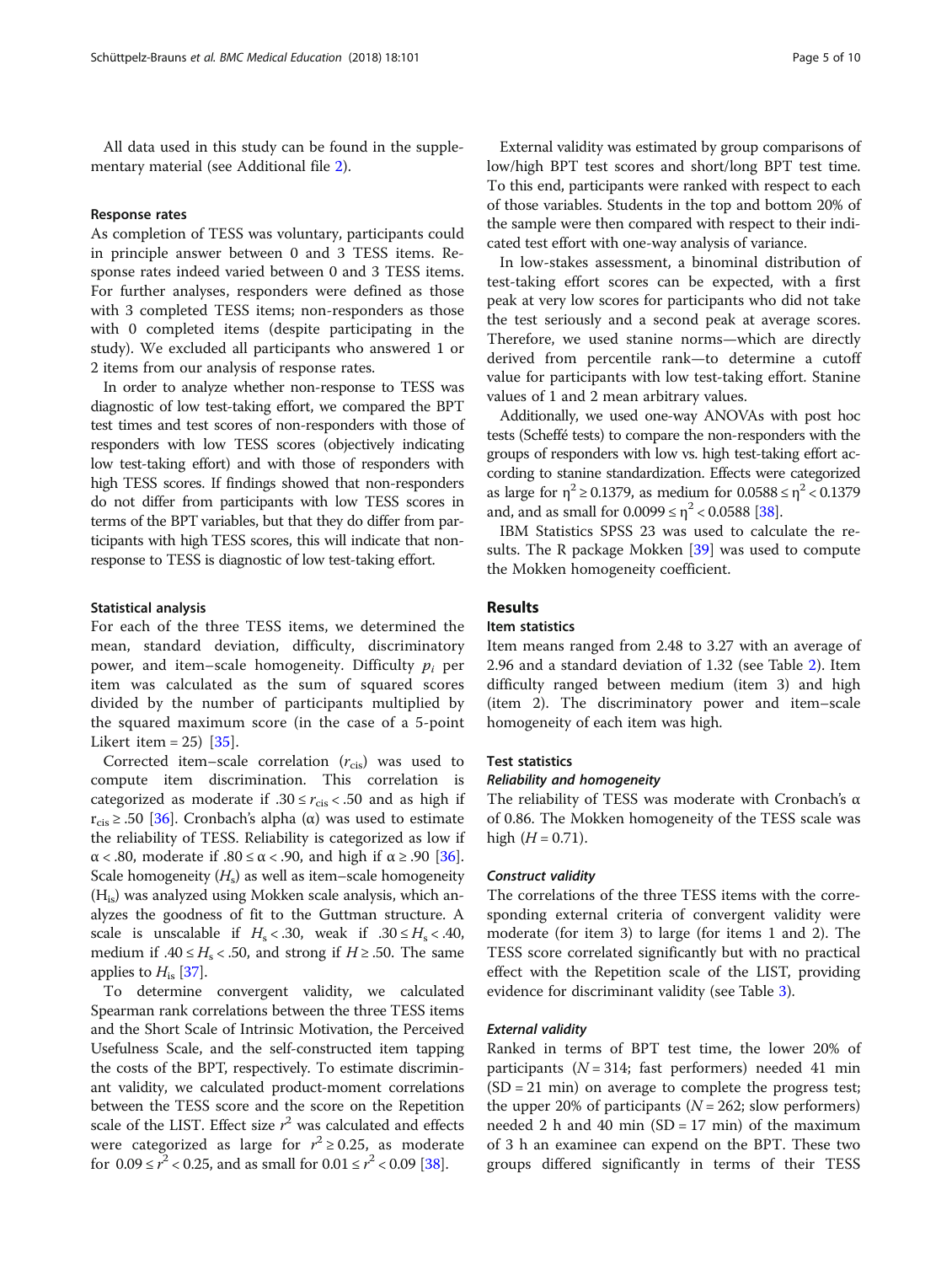| <b>TWATE</b> CONCIDENTS OF SIMPLE RESS REND SING THE RESS SECTED MITCH CATCHING CHECKING |                                                      |      |        |         |     |  |  |
|------------------------------------------------------------------------------------------|------------------------------------------------------|------|--------|---------|-----|--|--|
| Internal criterion                                                                       | External criterion                                   | Ν    |        | D       |     |  |  |
| Convergent validity                                                                      |                                                      |      |        |         |     |  |  |
| TFSS item 1                                                                              | Short Scale of Intrinsic Motivation [31]             | 1333 | .52    | < 0.001 | .27 |  |  |
| TESS item 2                                                                              | Perceived Usefulness Scale [32] (German translation) | 1377 | .57    | < .001  | .32 |  |  |
| TESS item 3                                                                              | $Cost^*$                                             |      | $-.34$ | < .001  | .12 |  |  |
| Discriminant validity                                                                    |                                                      |      |        |         |     |  |  |
| <b>TESS</b> score                                                                        | Repetition scale of the LIST [34]                    | 1195 | .06    | < 0.05  | .00 |  |  |

<span id="page-5-0"></span>**Table 3** Correlations of single TESS items and the TESS score with external criteria

N number of participants, r product-moment correlation, p p-value,  $r^2$  effect size,  $^{\#}$  item "To what extent do you feel that sitting the BPT keeps you from your other duties?" (reverse coded)

scores, with fast performers having lower TESS scores than slow performers (see Table 4).

Ranked in terms of BPT test scores, the lower 20% of participants ( $N = 126$ ; poor performers) achieved an average score of 1.46 (SD = 2.87); the upper 20% ( $N = 130$ ; high performers) an average score of 92.46 (SD = 30.11). Poor performers had significantly lower TESS scores than high performers (see Table 4).

### Standardization

TESS scores with a stanine norm of 1 or 2, indicating percentile ranks of 0 to 11%, can be interpreted as signaling low test-taking effort. TESS scores with a stanine norm of 8 or 9, indicating percentile ranks of 90 to 100%, can be interpreted as indicating high test-taking effort [\[40](#page-9-0)]. As shown in Table [5](#page-6-0), a TESS score of 1 corresponded to a stanine score of 1 or 2, indicating low test-taking effort, whereas TESS scores higher than 4 corresponded to a stanine score of 8 or 9, indicating high test-taking effort. A TESS score of 1 refers to an individual who chose 1 on the 5-point Likert-scale for all three of the TESS items.

# Response rates

Of the 1837 study participants, 1373 answered all three TESS questions (75%; i.e., responders), whereas 437 did not answer any (24%; i.e., non-responders). Twentyseven participants answered one or two TESS questions. With respect to the administration format, 804 (82%) of

| Table 4 TESS scores in extreme groups |  |  |  |  |  |  |
|---------------------------------------|--|--|--|--|--|--|
|---------------------------------------|--|--|--|--|--|--|

the 980 participants who did the test on paper answered all three TESS questions and 163 (17%) did not answer any, whereas only 569 (66%) of the 857 participants who did the test on a computer answered all three questions and 274 (32%) did not answer any (see Fig. [1](#page-6-0)). Twentyseven participants answered one or two TESS questions, 13 of them on paper and 14 on computer.

Mean BPT test time in non-responders was significantly higher than in participants with low test-taking effort and significantly lower than in participants with high test-taking effort (see Table [6\)](#page-7-0). In terms of mean BPT test scores, in contrast, there was no significant difference between the non-responders and the participants with either low or high test-taking effort (see Table [6](#page-7-0)).

## **Discussion**

Performance in low-stakes tests occasionally depends on examinees' test-taking effort. One approach to obtaining valid scores is to identify examinees with low test-taking effort and to exclude their answers from analyses. In this article, we introduced the Test-taking Effort Short Scale (TESS), a short self-assessment scale designed to measure test-taking effort in low-stakes progress testing, in particular. We assessed the scale's psychometric properties in a multicenter validation study (eight medical schools) with  $N = 1837$  medical students taking a regular progress test.

TESS was developed on the basis of expectancy– value theory [[23](#page-8-0)] and adapted to the special situation

|                       |                              | <b>TESS</b> values |     |                                             |  |  |
|-----------------------|------------------------------|--------------------|-----|---------------------------------------------|--|--|
| External criterion    | Group                        | M(SD)              |     | <b>ANOVA</b>                                |  |  |
| BPT test time         | Fast performers <sup>a</sup> | 2.29(1.06)         | 257 | $F(1) = 258.70$ ; $p < 0.001$ ; $p2 = 0.35$ |  |  |
|                       | Slow performers <sup>b</sup> | 3.70 (0.87)        | 237 |                                             |  |  |
| <b>BPT</b> test score | Poor performers <sup>c</sup> | 2.66(1.25)         | 100 | $F(1) = 27.03$ ; $p < 0.001$ ; $p^2 = 0.12$ |  |  |
|                       | High performers <sup>d</sup> | 3.50 (1.08)        | 110 |                                             |  |  |

N number of participants (the difference to the Ns reported in the text is due to the fact that not all participants belonging to the extreme groups also reported their test time and test score), M mean TESS scores; SD: standard deviation, BPT Berlin Progress Test

 ${}^{\text{a}}$ M = 0:41, SD = 0:21 to take the test

 ${}^{\text{b}}$ M = 2:40, SD = 0:17 to take the test

<sup>c</sup>test score of  $M = 1.46$ , SD = 2.87

dtest score of  $M = 92.46$ , SD = 30.11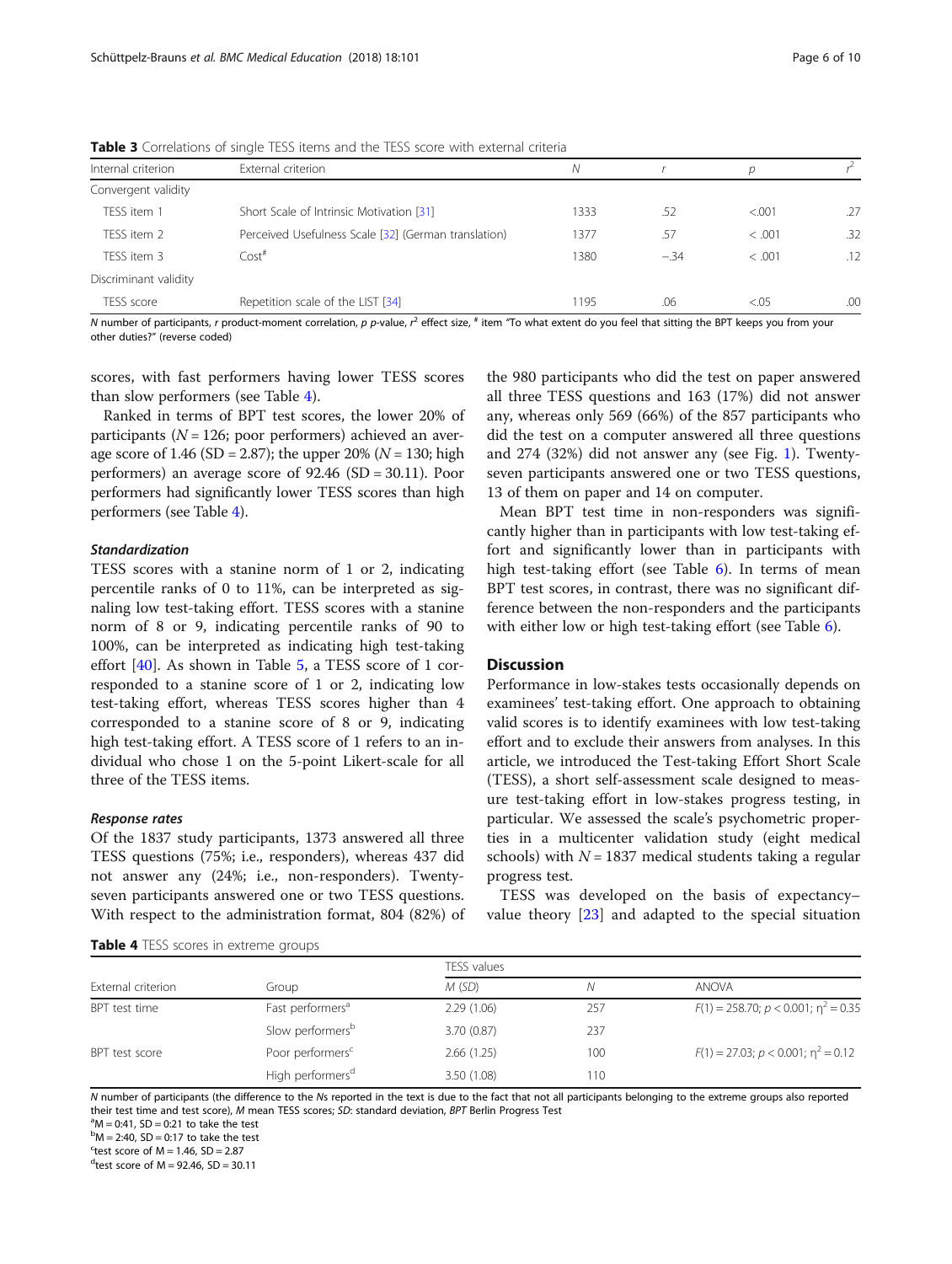<span id="page-6-0"></span>Table 5 Percentile ranks of TESS scores and corresponding stanine values

| TESS score     | N   | Percentile rank | Stanine        | Interpretation |
|----------------|-----|-----------------|----------------|----------------|
| $\mathbf{1}$   | 157 | 11.4            | 1, 2           | Low TTE        |
| 1.33           | 55  | 15.4            | 3              |                |
| 1.67           | 67  | 20.3            | 3              |                |
| 2              | 95  | 27.2            | $\overline{4}$ |                |
| 2.33           | 88  | 33.6            | $\overline{4}$ |                |
| 2.67           | 119 | 42.3            | 5              |                |
| 3              | 141 | 52.6            | 5              |                |
| 3.33           | 157 | 64              | 6              |                |
| 3.67           | 136 | 73.9            | 6              |                |
| $\overline{4}$ | 144 | 84.4            | 7              |                |
| 4.33           | 81  | 90.3            | 8              | High TTE       |
| 4.67           | 60  | 94.7            | 8              | High TTE       |
| 5              | 73  | 100             | 9              | High TTE       |

TTE test-taking effort

of low-stakes assessment. With just three 5-point Likert items, it is much shorter than most other instruments measuring test-taking effort. This brevity is of considerable advantage in lengthy low-stakes assessments, helping to combat decreasing motivation and thus to increase response rates.

Our findings showed that TESS has very good psychometric properties. Reliability was moderate and scale homogeneity proved to be high. Convergent validity was moderate to high. The reason for item 3 showing only moderate convergent validity may be that, lacking a standardized scale to measure the cost of test-taking, we

used a one-item measure to determine the convergent validity of the TESS costs item. This one-item measure directly assesses the cost of taking a low-stakes test, but its validity and reliability are unknown. The TESS items were not significantly related to any of the discriminant variables. Due to large sample sizes TESS score correlated significantly with the external correlation. However correlations were so small that there is no indication for a practical effect. Our findings thus confirmed the construct validity of TESS. Furthermore, our stanine standardization approach to identifying participants with low test-taking effort provided evidence for the external validity of TESS. Our sample was representative of the population of medical students in Germany with respect to age and sex; standardizing was thus justified.

Seventy-five percent of the participants in this study answered all three TESS items. Our response rate analysis showed that non-responders could not be allocated to either the high or the low test-taking effort group in terms of their test times and test scores. Thus, our sample included a rather high number of students whose test-taking effort could not be determined. A reason for this may be that TESS was embedded in an extensive questionnaire administered after a test lasting up to 3 h (BPT). Had TESS been administered alone, the response rate might have been higher. Indeed, 91% of examinees typically answer the voluntary evaluation form regularly administered after the BPT, which comprises 4 multiple choice items. Thus, further investigations are needed before our results can be generalized to routine usage in assessment within and beyond medical progress testing.

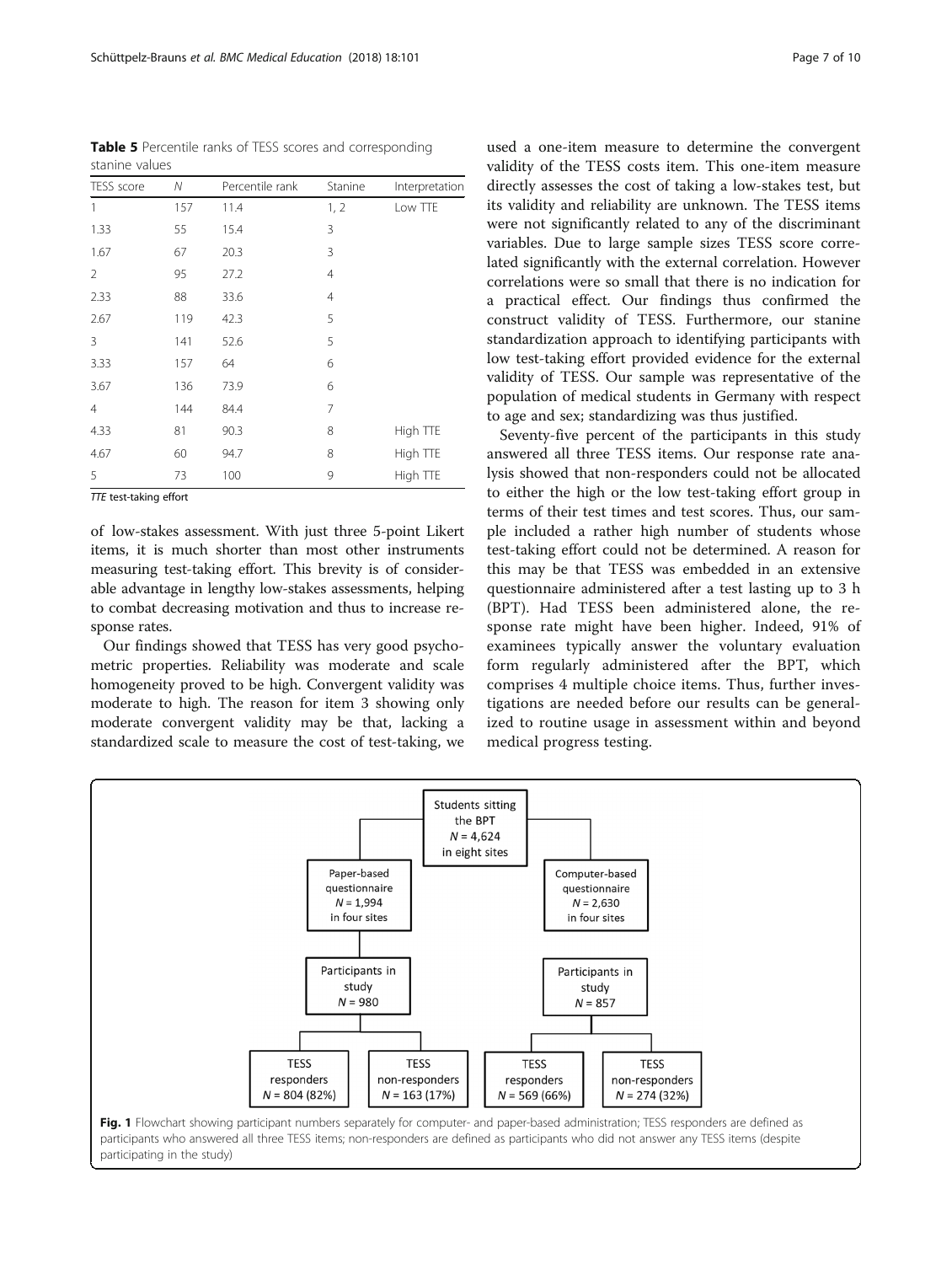| External criterion                | Group               | N   | M (SD)        | <b>ANOVA</b>                               | Scheffé test            |
|-----------------------------------|---------------------|-----|---------------|--------------------------------------------|-------------------------|
| (A) BPT test time (hours:minutes) | Non-responders (G1) | 122 | 1:22(0:53)    | $F(2) = 85.40$ ; $p < 0.01$ , $n^2 = 0.29$ | G2 < G1 < G3            |
|                                   | Low TTE $(G2)$      | 100 | 0:58(0:40)    |                                            |                         |
|                                   | High TTE (G3)       | 198 | 2:01(0:34)    |                                            |                         |
| (B) BPT test score                | Non-responders (G1) | 71  | 35.77 (45.14) | $F(2) = 9.31$ , p < 0.01, $n^2 = 0.08$     | $G1 = G2$ and $G1 = G3$ |
|                                   | Low TTE $(G2)$      | 52  | 22.04 (36.08) |                                            |                         |
|                                   | High TTE (G3)       | 106 | 49.27 (33.44) |                                            |                         |
|                                   |                     |     |               |                                            |                         |

<span id="page-7-0"></span>Table 6 Comparison of different groups of (non)-responding in TESS

Comparison of non-responders in TESS (G1) with responders with low test-taking effort (G2) and responders with high test-taking effort (G3), as defined by (A) BPT test scores or (B) BPT test time

N number of participants, M mean, SD Standard deviation, TTE test-taking effort, low vs. high TTE determined by stanine standardization, see Table [5](#page-6-0)

With respect to administration format, we found that there were fewer non-responders in the paper-based format than in the computer-based format. Several studies comparing computer-based vs. paper-based evaluation of teaching have yielded similar results [\[41](#page-9-0), [42](#page-9-0)]. One reason for this difference could be survey fatigue in the context of online surveys [[43](#page-9-0)]. As computer-based assessment becomes increasingly widespread, further studies are needed to identify factors influencing response rates in computer-based assessment.

Certain limitations of our study warrant consideration. First, like every self-assessment instrument, TESS may be subject to social desirability bias. A 9-page questionnaire added to the assessment may have impacted TESS-related data beyond survey fatigue. Nevertheless, TESS proved to have excellent psychometric properties, is able to differentiate between low test-taking effort and high expertise, and does not require a high level of statistical skill. Second, data on the external criteria (BPT test time and BPT test scores) were collected as selfreports on past test participation. If less motivated students respond carelessly, such self-report measures may lack accuracy [[8\]](#page-8-0). Objective measurement of the actual test-taking time and score may have provided more valid external criteria. Our approach may also be less sensitive in terms of identifying low test-taking effort via TESS. Due to privacy protection in this study, however, objective measures of BPT test time and BPT test score were not available. A second study is planned to circumvent these drawbacks.

The three-item TESS is suitable for administration after low-stakes progress tests. A TESS score of 1 identifies participants with low test-taking effort, whose results therefore threaten the validity of the assessment. Using TESS rather than response time or appropriateness measurement to statistically identify test-takers with low test-taking effort shows test-takers that administrators are concerned about the problem of low test-taking effort. In our experience, test-takers with average testtaking effort are likely to increase their effort if they know that the results of a low-stakes assessment will not be negatively influenced by test-takers with low testtaking effort.

Further studies are needed to investigate the following aspects:

- applicability of TESS in low-stakes assessment other than progress testing and after translation into other languages;
- standardization of scores in other low-stakes assessments, contexts, and populations;
- response rates when TESS is the only instrument administered after a low-stakes assessment;
- reasons for lower response rates in computer-based than paper-based assessment;
- sensitivity and specificity of low test-taking effort as measured by TESS with an objective measurement of low test-taking effort.

## Conclusion

The results of large-scale assessments can have a considerable impact on education policy and practice [[5](#page-8-0)]. As largescale assessment is usually low stakes, individual test-takers' performance may be influenced not only by their ability but by their test-taking effort [[44](#page-9-0)]. Using a reliable and parsimonious tool such as TESS to filter out participants with low test-taking effort could be a good way of improving the validity of the conclusions drawn from large-scale assessments. Furthermore, as health professions education moves towards more formative assessment strategies (van der Vleuten, programmatic assessment  $[45, 46]$  $[45, 46]$  $[45, 46]$ ) measures that facilitate assessing the rigor of test questions used in formative assessments will be needed in many settings.

# Additional files

[Additional file 1:](https://doi.org/10.1186/s12909-018-1196-0) Questionnaire of TESS. (DOCX 18 kb) [Additional file 2:](https://doi.org/10.1186/s12909-018-1196-0) Raw data with all variables used in this study. (XLSX 150 kb)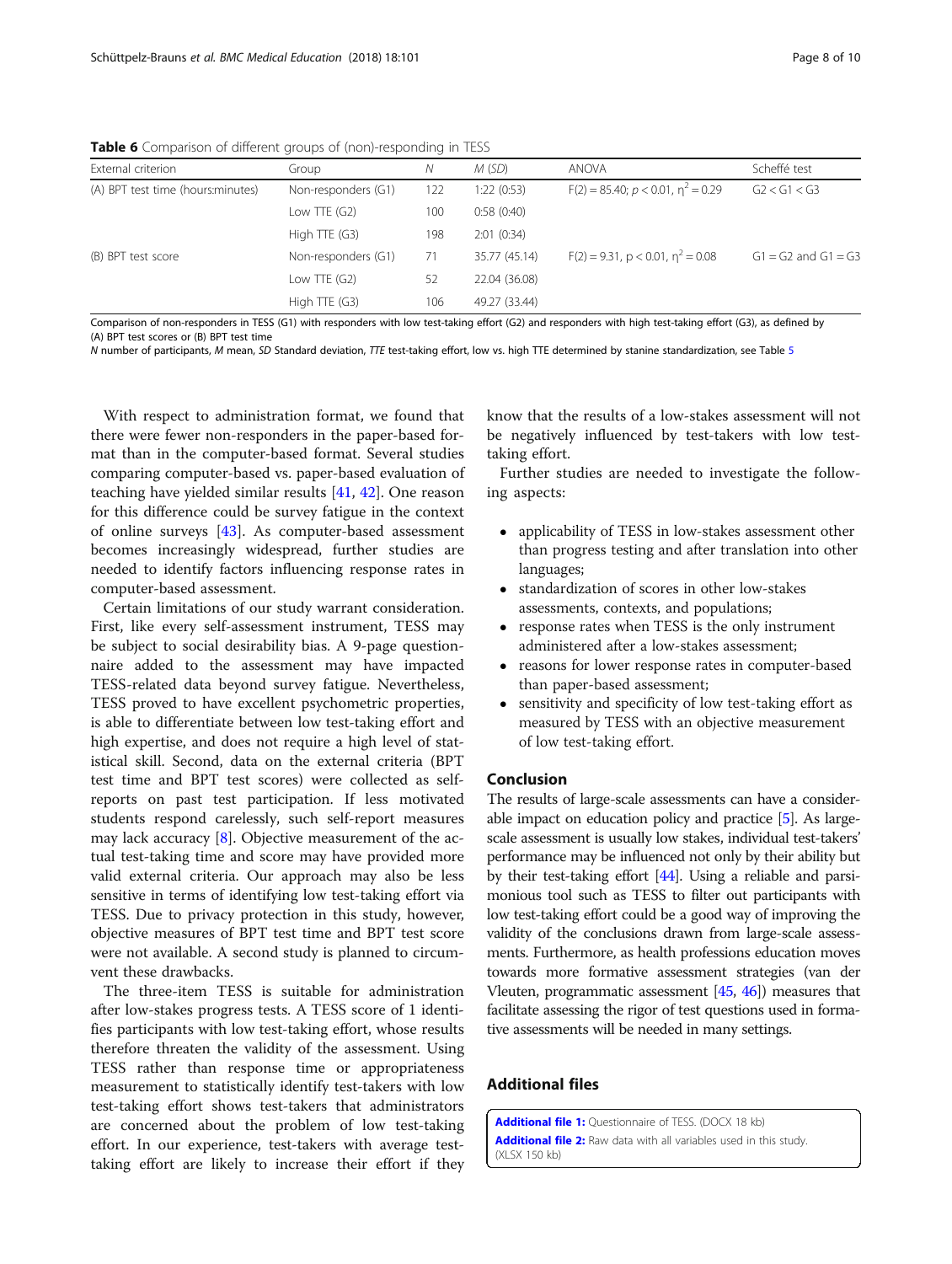#### <span id="page-8-0"></span>Abbreviations

BPT: Berlin progress test; TESS: Test-taking effort short scale; TTE: Test-taking effort

#### Acknowledgements

We thank Johann Arias, Matthias Holzer, Daniela Kleisch, and Hans-Georg Kraft for implementing the questionnaire at their medical faculties, Herta Flor for critically reading the manuscript, and Susannah Goss for editing it.

#### Funding

This research did not receive any specific grant from funding agencies in the public, commercial, or not-for-profit sectors.

#### Availability of data and materials

All relevant data and unpublished material are included in the additional files.

## Authors' contributions

KSB designed the study and wrote the first draft of the manuscript together with JEK. JEK and CK supervised the study design. MK, MG, YK and CK were responsible for data collection. KSB is responsible for data analyses. All authors carefully read the manuscript, made critical and substantial revisions, and gave their approval for publication.

#### Ethics approval and consent to participate

The Ethical Review Board of Medical Faculty Mannheim, Heidelberg University, approved the study (2015-542 N-MA). All participants were orally informed about the study and received written information about the study, anonymity and voluntary participation on the questionnaire. Students could decline to fill out the questionnaire if they did not consent. Students who did not fill out the questionnaire were not identified or recognized. Therefore, we assume that participation was voluntarily.

#### Competing interests

Dr. Kadmon serves on the journal's Editorial Board as Associate Editor. All other authors declare that they have no competing interests.

# Publisher's Note

Springer Nature remains neutral with regard to jurisdictional claims in published maps and institutional affiliations.

#### Author details

<sup>1</sup>Medical Faculty Mannheim at Heidelberg University, Theodor-Kutzer-Ufer 1-3, 68167 Mannheim, Germany. <sup>2</sup>Carl von Ossietzky University Oldenburg, Carl-von-Ossietzky-Straße 9-11, 26129 Oldenburg, Germany. <sup>3</sup>Brandenburg Medical School Theodor Fontane, Fehrbelliner Straße 38, 16816 Neuruppin, Germany. <sup>4</sup>Medical Faculty, University of Cologne, Joseph-Stelzmann-Straße 20 (Building 42), 50931 Cologne, Germany. <sup>5</sup>Medical Faculty, University of Duisburg-Essen, Hufelandstraße 55, 45147 Essen, Germany. <sup>6</sup>AG Progress Test Medizin, Charité Universitätsmedizin Berlin, Hannoversche Straße 19, 10115 Berlin, Germany. <sup>7</sup>Center for Adaptive Rationality, Max Planck Institute for Human Development, Lentzeallee 94, 14195 Berlin, Germany.

## Received: 5 July 2017 Accepted: 20 April 2018 Published online: 08 May 2018

#### References

- 1. Campbell JR, Voelkl KE, Donahue PL. NAEP 1996 trends in academic progress. Achievement of U.S. students in science, 1969 to 1996; mathematics, 1973 to 1996; reading, 1971 to 1996; writing, 1984 to 1996. In: Report no. NCES-97-985. Educational Testing Service /National Center for education statistics; 1998. [https://nces.ed.gov/nationsreportcard/pdf/](https://nces.ed.gov/nationsreportcard/pdf/main1996/97985r.pdf) [main1996/97985r.pdf.](https://nces.ed.gov/nationsreportcard/pdf/main1996/97985r.pdf) Accessed 28 June 2017.
- 2. OECD. Measuring student knowledge and skills. A new framework for assessment: OECD Publishing; 1999. [https://www.oecd.org/edu/school/](https://www.oecd.org/edu/school/programmeforinternationalstudentassessmentpisa/33693997.pdf) [programmeforinternationalstudentassessmentpisa/33693997.pdf](https://www.oecd.org/edu/school/programmeforinternationalstudentassessmentpisa/33693997.pdf). Accessed 28 June 2017.
- OECD. The PISA 2003 assessment framework. Mathematics, reading, science and problem solving knowledge and skills: OECD Publishing; 2003. [https://www.](https://www.oecd.org/edu/school/programmeforinternationalstudentassessmentpisa/33694881.pdf) [oecd.org/edu/school/programmeforinternationalstudentassessmentpisa/](https://www.oecd.org/edu/school/programmeforinternationalstudentassessmentpisa/33694881.pdf) [33694881.pdf](https://www.oecd.org/edu/school/programmeforinternationalstudentassessmentpisa/33694881.pdf). Accessed 28 June 2017.
- 4. Breakspear S. The policy impact of PISA. An exploration of the normative effects of international benchmarking in school system performance. OECD education working papers no. 71. Organization for Economic co-operation and Development. 2012. [http://dx.doi.org/10.1787/5k9fdfqffr28-en.](http://dx.doi.org/10.1787/5k9fdfqffr28-en) Accessed 28 June 2017.
- 5. Fullan M. Large-scale reform comes of age. J Educ Change. 2009; [https://doi.org/10.1007/s10833-009-9108-z.](https://doi.org/10.1007/s10833-009-9108-z)
- 6. Sundre DL, Kitsantas AL. An exploration of the psychology of the examinee: can examinee self-regulation and test-taking motivation predict consequential and non-consequential test performance? Contemp Educ Psychol. 2004; [https://doi.org/10.1016/S0361-476X\(02\)00063-2.](https://doi.org/10.1016/S0361-476X(02)00063-2)
- 7. Waskiewicz RA. Pharmacy students' test-taking motivation-effort on a low-stakes standardized test. Am J Pharm Educ. 2011; [https://doi.org/10.](https://doi.org/10.5688/ajpe75341) [5688/ajpe75341.](https://doi.org/10.5688/ajpe75341)
- 8. Wise SL, DeMars CE. Low examinee effort in low-stakes assessment: problems and potential solutions. Educ Assess. 2005; [https://doi.org/10.](https://doi.org/10.1207/s15326977ea1001_1) [1207/s15326977ea1001\\_1.](https://doi.org/10.1207/s15326977ea1001_1)
- 9. Wise SL, Kong X. Response time effort: a new measure of examinee motivation in computer-based tests. Appl Meas Educ. 2005; [https://doi.org/](https://doi.org/10.1207/s15324818ame1802_2) [10.1207/s15324818ame1802\\_2.](https://doi.org/10.1207/s15324818ame1802_2)
- 10. Barry CL, Horst SJ, Finney SJ, Brown AR, Kopp JP. Do examinees have similar test-taking effort? A high-stakes question for low-stakes testing. Int J Test. 2005; [https://doi.org/10.1080/15305058.2010.508569.](https://doi.org/10.1080/15305058.2010.508569)
- 11. Hawthorne KA, Bol L, Pribesh S, Suh Y. Effects of motivational prompts on motivation, effort, and performance on a low-stakes standardized test. Res Pract Assess. 2015;10:30–8.
- 12. Baumert J, Demmrich A. Test motivation in the assessment of student skills: the effects of incentives on motivation and performance. Eur J Psychol Educ. 2001; <https://doi.org/10.1007/BF03173192>.
- 13. Nouns ZM, Georg W. Progress testing in German speaking countries. Med Teach. 2010; <https://doi.org/10.3109/0142159X.2010.485656>.
- 14. Osterberg K, Kölbel S, Brauns K. Der progress test Medizin: Erfahrungen an der Charité berlin [the progress test Medizin: years of experience at the Charité berlin]. GMS Z Med Ausbild. 2006; [http://www.egms.de/static/pdf/](http://www.egms.de/static/pdf/journals/zma/2006-23/zma000265.pdf) [journals/zma/2006-23/zma000265.pdf.](http://www.egms.de/static/pdf/journals/zma/2006-23/zma000265.pdf) Accessed 28 June 2017
- 15. Freeman A, van der Vleuten C, Nouns Z, Ricketts C. Progress testing internationally. Med Teach. 2010; [https://doi.org/10.3109/0142159X.2010.](https://doi.org/10.3109/0142159X.2010.485231) [485231](https://doi.org/10.3109/0142159X.2010.485231).
- 16. Ricketts C, Freeman A, Pagliuca G, Coombes L, Archer J. Difficult decisions for progress testing: how much and how often? Med Teach. 2010; <https://doi.org/10.3109/0142159X.2010.485651>.
- 17. Schauber SK, Hecht M, Nouns ZM, Kuhlmey A, Dettmer S. The role of environmental and individual characteristics in the development of student achievement: a comparison between a traditional and a problem-basedlearning curriculum. Adv Health Sci Educ. 2015; [https://doi.org/10.1007/](https://doi.org/10.1007/s10459-015-9584-2) [s10459-015-9584-2.](https://doi.org/10.1007/s10459-015-9584-2)
- 18. Meijer RR, Muijtjens AMM, van der Vleuten CPM. Nonparametric person-fit research: some theoretical issues and an empirical example. Appl Meas Educ. 1996; [https://doi.org/10.1207/s15324818ame0901\\_7](https://doi.org/10.1207/s15324818ame0901_7).
- 19. Meijer RR, Sijtsma K. Methodology review: evaluating person fit. Appl Psychol Meas. 1996; <https://doi.org/10.1177/01466210122031957>.
- 20. Meijer RR. Diagnosing item score patterns on a test using item response theory-based person-fit statistics. Psychol Methods. 1996; [https://doi.org/](https://doi.org/10.1037/1082-989X.8.1.72) [10.1037/1082-989X.8.1.72.](https://doi.org/10.1037/1082-989X.8.1.72)
- 21. Karay Y, Schauber S, Stosch C, Schuettpelz-Brauns K. Can computer-based assessment enhance the acceptance of formative multiple choice exams? A utility analysis. Med Teach. 2012; [https://doi.org/10.3109/0142159X.2012.](https://doi.org/10.3109/0142159X.2012.652707) [652707](https://doi.org/10.3109/0142159X.2012.652707).
- 22. Burisch M. Approaches to personality inventory construction: a comparison of merits. Am Psychol. 1984; <https://doi.org/10.1037/0003-066X.39.3.214>.
- 23. Wigfield A, Eccles JS. Expectancy–value theory of achievement motivation. Contemp Educ Psychol. 2000; <https://doi.org/10.1006/ceps.1999.1015>.
- 24. Trautwein U, Marsh HW, Nagengast B, Lüdtke O, Nagy G, Jonkmann K. Probing for the multiplicative term in modern expectancy–value theory: a latent interaction modeling study. J Educ Psychol. 2012; [https://doi.org/](https://doi.org/10.1037/a0027470) [10.1037/a0027470.](https://doi.org/10.1037/a0027470)
- 25. Chiu CM, Wang ETG. Understanding web-based learning continuance intention: the role of subjective task value. Inf Manag. 2008; [https://doi.org/](https://doi.org/10.1016/j.im.2008.02.003) [10.1016/j.im.2008.02.003](https://doi.org/10.1016/j.im.2008.02.003).
- 26. Greene BA, Miller RB, Crowson HM, Duke BL, Akey KL. Predicting high school students' cognitive engagement and achievement: contributions of